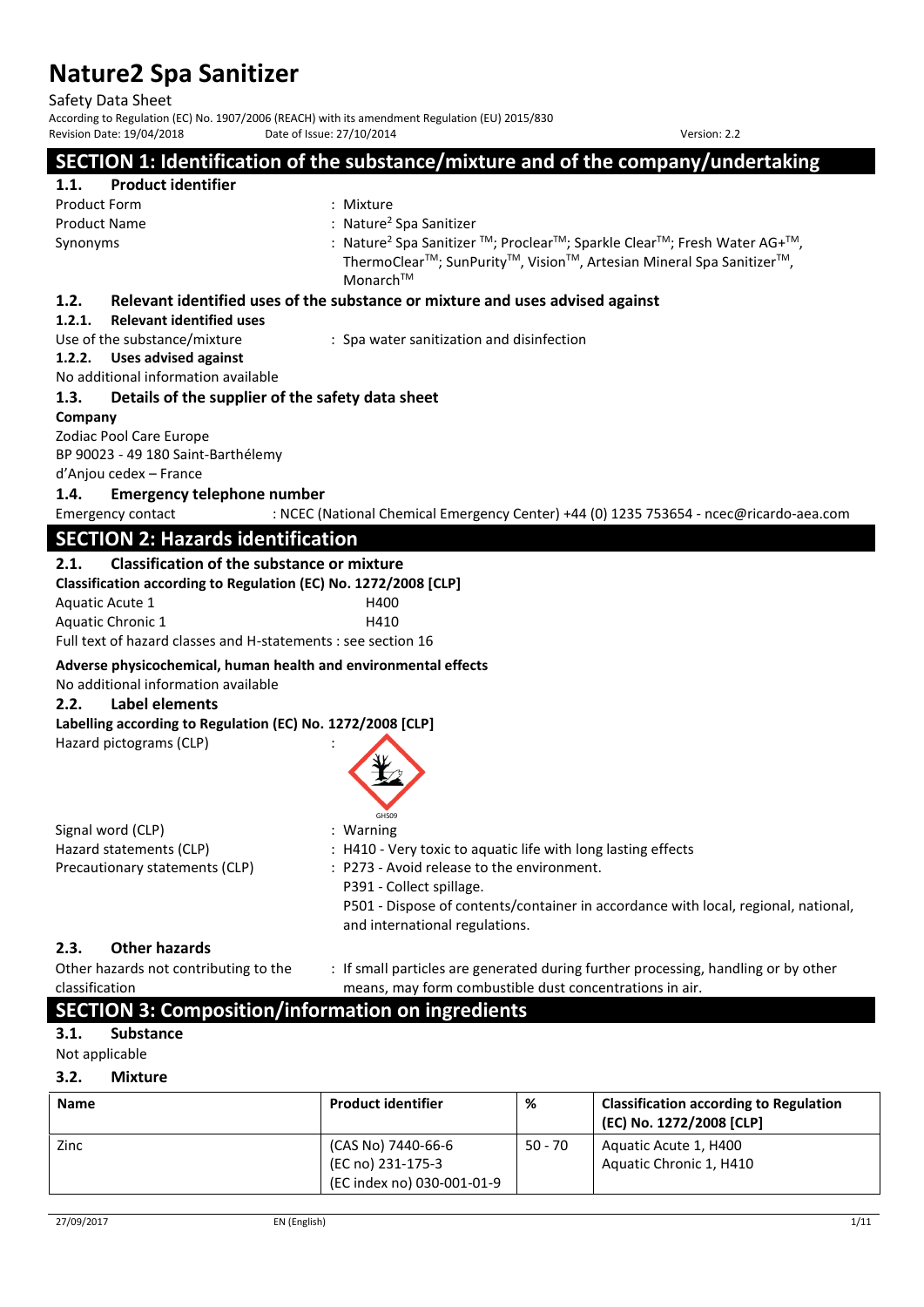### Safety Data Sheet

According to Regulation (EC) No. 1907/2006 (REACH) with its amendment Regulation (EU) 2015/830

| <b>Name</b>                | <b>Product identifier</b>               | %         | <b>Classification according to Regulation</b><br>(EC) No. 1272/2008 [CLP] |
|----------------------------|-----------------------------------------|-----------|---------------------------------------------------------------------------|
| Aluminum oxide $(AI_2O_3)$ | (CAS No) 1344-28-1<br>(EC no) 215-691-6 | $20 - 40$ | Not classified                                                            |
| Silver                     | (CAS No) 7440-22-4<br>(EC no) 231-131-3 | 0.92      | Aquatic Acute 1, H400 (M=1000)<br>Aquatic Chronic 1, H410 (M=10)          |

### Full text of H-statements: see section 16

### **SECTION 4: First aid measures 4.1. Description of first aid measures**  First-aid measures general : Never give anything by mouth to an unconscious person. If you feel unwell, seek medical advice (show the label where possible). First-aid measures after inhalation : Remove to fresh air and keep at rest in a position comfortable for breathing. Obtain medical attention if breathing difficulty persists. First-aid measures after skin contact : Remove contaminated clothing. Drench affected area with water for at least 15 minutes. Obtain medical attention if irritation develops or persists. First-aid measures after eye contact : Rinse cautiously with water for at least 15 minutes. Remove contact lenses, if present and easy to do. Continue rinsing. Obtain medical attention. First-aid measures after ingestion : Rinse mouth. Do NOT induce vomiting. Obtain medical attention. **4.2. Most important symptoms and effects, both acute and delayed**  Symptoms/injuries : Not expected to present a significant hazard under anticipated conditions of normal use. Symptoms/injuries after inhalation : May cause respiratory irritation. Symptoms/injuries after skin contact : Prolonged exposure may cause skin irritation. Symptoms/injuries after eye contact : May cause slight irritation to eyes. Symptoms/injuries after ingestion : Ingestion may cause adverse effects. Chronic symptoms : None expected under normal conditions of use. **4.3. Indication of any immediate medical attention and special treatment needed**  If exposed or concerned, get medical advice and attention. If medical advice is needed, have product container or label at hand. **SECTION 5: Firefighting measures 5.1. Extinguishing media**  Suitable extinguishing media : Use extinguishing media appropriate for surrounding fire. Unsuitable extinguishing media : Do not use a heavy water stream. Use of heavy stream of water may spread fire. **5.2. Special hazards arising from the substance or mixture**  Fire hazard **in the same of the same of the same of the same of the same of the same of the same of the same of t** Explosion hazard **in the state of the state is not explosive but** if dust is generated, dust clouds suspended in air can be explosive. Reactivity **State of the Conditions** of Hazardous reactions will not occur under normal conditions. **5.3. Advice for firefighters**  Precautionary measures fire : Exercise caution when fighting any chemical fire. Firefighting instructions : Use water spray or fog for cooling exposed containers. Protection during firefighting : Do not enter fire area without proper protective equipment, including respiratory protection. Other information **interest in the content of the Constant** of the not allow run-off from fire fighting to enter drains or water courses. Risk of dust explosion. **SECTION 6: Accidental release measures 6.1. Personal precautions, protective equipment and emergency procedures**  General measures **State as Equation** : Avoid prolonged contact with eyes, skin and clothing. Avoid breathing dust. Avoid generating dust.

| 6.1.1.<br>For non-emergency personnel |                                                        |
|---------------------------------------|--------------------------------------------------------|
| Protective equipment                  | : Use appropriate personal protective equipment (PPE). |
| Emergency procedures                  | : Evacuate unnecessary personnel.                      |
| 6.1.2. For emergency responders       |                                                        |
| Protective equipment                  | : Equip cleanup crew with proper protection.           |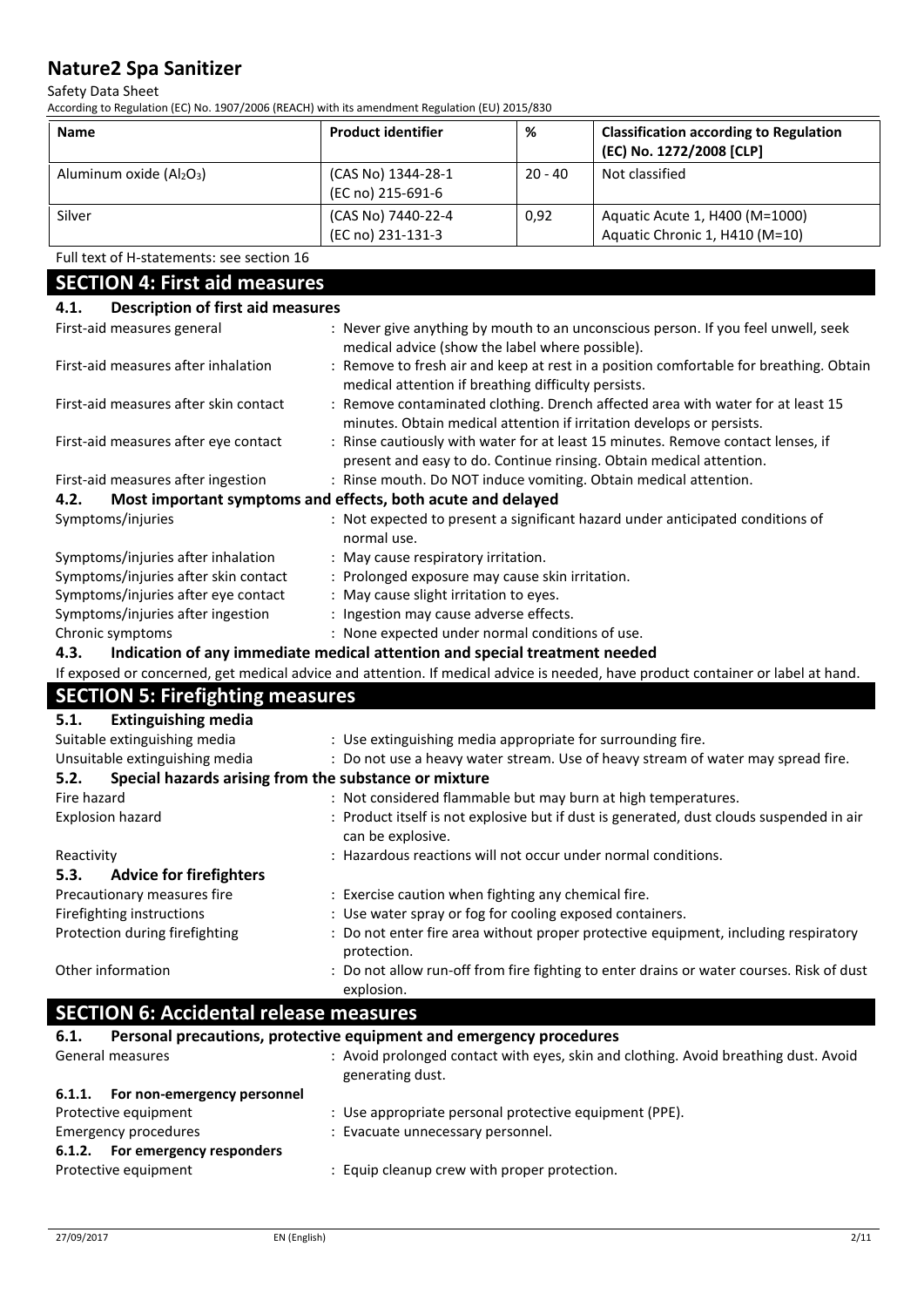Safety Data Sheet

According to Regulation (EC) No. 1907/2006 (REACH) with its amendment Regulation (EU) 2015/830

| Emergency procedures |                                  | : Upon arrival at the scene, a first responder is expected to recognize the presence                                                                                   |
|----------------------|----------------------------------|------------------------------------------------------------------------------------------------------------------------------------------------------------------------|
|                      |                                  | of dangerous goods, protect oneself and the public, secure the area, and call for<br>the assistance of trained personnel as soon as conditions permit. Ventilate area. |
| 6.2.                 | <b>Environmental precautions</b> |                                                                                                                                                                        |

Prevent entry to sewers and public waters. Avoid release to the environment. Collect spillage.

### **6.3. Methods and material for containment and cleaning up**

| For containment                          | : Contain solid spills with appropriate barriers and prevent migration and entry into<br>sewers or streams. Avoid generation of dust during clean-up of spills.                                                                    |
|------------------------------------------|------------------------------------------------------------------------------------------------------------------------------------------------------------------------------------------------------------------------------------|
| Methods for cleaning up                  | : Clean up spills immediately and dispose of waste safely. Spills should be contained<br>with mechanical barriers. Transfer spilled material to a suitable container for<br>disposal. Contact competent authorities after a spill. |
| $\epsilon$<br>Defeuence te ethenceations |                                                                                                                                                                                                                                    |

### **6.4. Reference to other sections**

See Section 8 for exposure controls and personal protection and Section 13 for disposal considerations.

| <b>SECTION 7: Handling and storage</b>                               |                                                                                                                                                                                                                                                                                                                      |  |  |  |
|----------------------------------------------------------------------|----------------------------------------------------------------------------------------------------------------------------------------------------------------------------------------------------------------------------------------------------------------------------------------------------------------------|--|--|--|
| <b>Precautions for safe handling</b><br>7.1.                         |                                                                                                                                                                                                                                                                                                                      |  |  |  |
| Additional hazards when processed                                    | : When processed, the product dust is combustible. Use care during processing to<br>minimize generation of dust.                                                                                                                                                                                                     |  |  |  |
| Precautions for safe handling                                        | : Wash hands and other exposed areas with mild soap and water before eating,<br>drinking or smoking and when leaving work. Avoid prolonged contact with eyes,<br>skin and clothing. Avoid breathing dust. Avoid creating or spreading dust. Keep<br>away from heat, sparks, open flames, hot surfaces. - No smoking. |  |  |  |
| Hygiene measures                                                     | : Handle in accordance with good industrial hygiene and safety procedures.                                                                                                                                                                                                                                           |  |  |  |
| Conditions for safe storage, including any incompatibilities<br>7.2. |                                                                                                                                                                                                                                                                                                                      |  |  |  |
| <b>Technical measures</b>                                            | : Comply with applicable regulations. Avoid creating or spreading dust.                                                                                                                                                                                                                                              |  |  |  |
| Storage conditions                                                   | : Keep container closed when not in use. Store in a dry, cool place. Keep/Store away<br>from direct sunlight, extremely high or low temperatures and incompatible<br>materials.                                                                                                                                      |  |  |  |
| Incompatible products                                                | : Strong acids, strong bases, strong oxidsers.                                                                                                                                                                                                                                                                       |  |  |  |

**7.3. Specific end use(s)** 

Spa water sanitization and disinfection.

## **SECTION 8: Exposure controls/personal protection**

### **8.1. Control parameters**

| MAK $(mg/m3)$<br>5 mg/m <sup>3</sup> (respirable fraction, smoke)<br>Austria<br>MAK Short time value ( $mg/m3$ )<br>10 mg/m <sup>3</sup> (respirable fraction, smoke)<br>Austria<br>Belgium<br>Limit value $(mg/m^3)$<br>1 mg/m <sup>3</sup><br>10 mg/m <sup>3</sup> (total dust)<br>Croatia<br>GVI (granična vrijednost izloženosti)<br>$4 \text{ mg/m}^3$ (respirable dust)<br>(mg/m <sup>3</sup> )<br>10 mg/m $3$<br>VME ( $mg/m3$ )<br>France<br>OEL TWA (mg/m <sup>3</sup> )<br>10 mg/m <sup>3</sup> (inhalable fraction)<br>Greece<br>5 mg/m <sup>3</sup> (respirable fraction)<br>10 mg/m <sup>3</sup><br><b>USA ACGIH</b><br>ACGIH TWA $(mg/m3)$<br>OEL TWA (mg/m <sup>3</sup> )<br>6 mg/m <sup>3</sup> (disintegration aerosol)<br>Latvia<br>$VLA-ED (mg/m3)$<br>10 mg/m <sup>3</sup><br>Spain<br>VLE (mg/m <sup>3</sup> )<br>Switzerland<br>24 mg/m <sup>3</sup> (respirable dust, smoke)<br>VME ( $mg/m3$ )<br>3 mg/m <sup>3</sup> (respirable dust, smoke)<br>Switzerland<br>United Kingdom<br>WEL TWA $(mg/m3)$<br>10 mg/m <sup>3</sup> inhalable dust 4 mg/m3 respirable<br>dust<br>5 mg/m <sup>3</sup> (total)<br>Denmark<br>Grænseværdie (langvarig) (mg/m <sup>3</sup> )<br>$2$ mg/m <sup>3</sup> (respirable)<br>10 mg/m <sup>3</sup> (total dust)<br>OEL TWA (mg/m <sup>3</sup> )<br>Estonia | Aluminum oxide (Al <sub>2</sub> O <sub>3</sub> ) (1344-28-1) |                                       |
|-----------------------------------------------------------------------------------------------------------------------------------------------------------------------------------------------------------------------------------------------------------------------------------------------------------------------------------------------------------------------------------------------------------------------------------------------------------------------------------------------------------------------------------------------------------------------------------------------------------------------------------------------------------------------------------------------------------------------------------------------------------------------------------------------------------------------------------------------------------------------------------------------------------------------------------------------------------------------------------------------------------------------------------------------------------------------------------------------------------------------------------------------------------------------------------------------------------------------------------------------------------------------------------------------------------------|--------------------------------------------------------------|---------------------------------------|
|                                                                                                                                                                                                                                                                                                                                                                                                                                                                                                                                                                                                                                                                                                                                                                                                                                                                                                                                                                                                                                                                                                                                                                                                                                                                                                                 |                                                              |                                       |
|                                                                                                                                                                                                                                                                                                                                                                                                                                                                                                                                                                                                                                                                                                                                                                                                                                                                                                                                                                                                                                                                                                                                                                                                                                                                                                                 |                                                              |                                       |
|                                                                                                                                                                                                                                                                                                                                                                                                                                                                                                                                                                                                                                                                                                                                                                                                                                                                                                                                                                                                                                                                                                                                                                                                                                                                                                                 |                                                              |                                       |
|                                                                                                                                                                                                                                                                                                                                                                                                                                                                                                                                                                                                                                                                                                                                                                                                                                                                                                                                                                                                                                                                                                                                                                                                                                                                                                                 |                                                              |                                       |
|                                                                                                                                                                                                                                                                                                                                                                                                                                                                                                                                                                                                                                                                                                                                                                                                                                                                                                                                                                                                                                                                                                                                                                                                                                                                                                                 |                                                              |                                       |
|                                                                                                                                                                                                                                                                                                                                                                                                                                                                                                                                                                                                                                                                                                                                                                                                                                                                                                                                                                                                                                                                                                                                                                                                                                                                                                                 |                                                              |                                       |
|                                                                                                                                                                                                                                                                                                                                                                                                                                                                                                                                                                                                                                                                                                                                                                                                                                                                                                                                                                                                                                                                                                                                                                                                                                                                                                                 |                                                              |                                       |
|                                                                                                                                                                                                                                                                                                                                                                                                                                                                                                                                                                                                                                                                                                                                                                                                                                                                                                                                                                                                                                                                                                                                                                                                                                                                                                                 |                                                              |                                       |
|                                                                                                                                                                                                                                                                                                                                                                                                                                                                                                                                                                                                                                                                                                                                                                                                                                                                                                                                                                                                                                                                                                                                                                                                                                                                                                                 |                                                              |                                       |
|                                                                                                                                                                                                                                                                                                                                                                                                                                                                                                                                                                                                                                                                                                                                                                                                                                                                                                                                                                                                                                                                                                                                                                                                                                                                                                                 |                                                              |                                       |
|                                                                                                                                                                                                                                                                                                                                                                                                                                                                                                                                                                                                                                                                                                                                                                                                                                                                                                                                                                                                                                                                                                                                                                                                                                                                                                                 |                                                              |                                       |
|                                                                                                                                                                                                                                                                                                                                                                                                                                                                                                                                                                                                                                                                                                                                                                                                                                                                                                                                                                                                                                                                                                                                                                                                                                                                                                                 |                                                              |                                       |
|                                                                                                                                                                                                                                                                                                                                                                                                                                                                                                                                                                                                                                                                                                                                                                                                                                                                                                                                                                                                                                                                                                                                                                                                                                                                                                                 |                                                              |                                       |
|                                                                                                                                                                                                                                                                                                                                                                                                                                                                                                                                                                                                                                                                                                                                                                                                                                                                                                                                                                                                                                                                                                                                                                                                                                                                                                                 |                                                              |                                       |
|                                                                                                                                                                                                                                                                                                                                                                                                                                                                                                                                                                                                                                                                                                                                                                                                                                                                                                                                                                                                                                                                                                                                                                                                                                                                                                                 |                                                              |                                       |
|                                                                                                                                                                                                                                                                                                                                                                                                                                                                                                                                                                                                                                                                                                                                                                                                                                                                                                                                                                                                                                                                                                                                                                                                                                                                                                                 |                                                              |                                       |
|                                                                                                                                                                                                                                                                                                                                                                                                                                                                                                                                                                                                                                                                                                                                                                                                                                                                                                                                                                                                                                                                                                                                                                                                                                                                                                                 |                                                              |                                       |
|                                                                                                                                                                                                                                                                                                                                                                                                                                                                                                                                                                                                                                                                                                                                                                                                                                                                                                                                                                                                                                                                                                                                                                                                                                                                                                                 |                                                              |                                       |
|                                                                                                                                                                                                                                                                                                                                                                                                                                                                                                                                                                                                                                                                                                                                                                                                                                                                                                                                                                                                                                                                                                                                                                                                                                                                                                                 |                                                              | 4 mg/m <sup>3</sup> (respirable dust) |
| AK-érték<br>6 mg/m <sup>3</sup> (respirable dust)<br>Hungary                                                                                                                                                                                                                                                                                                                                                                                                                                                                                                                                                                                                                                                                                                                                                                                                                                                                                                                                                                                                                                                                                                                                                                                                                                                    |                                                              |                                       |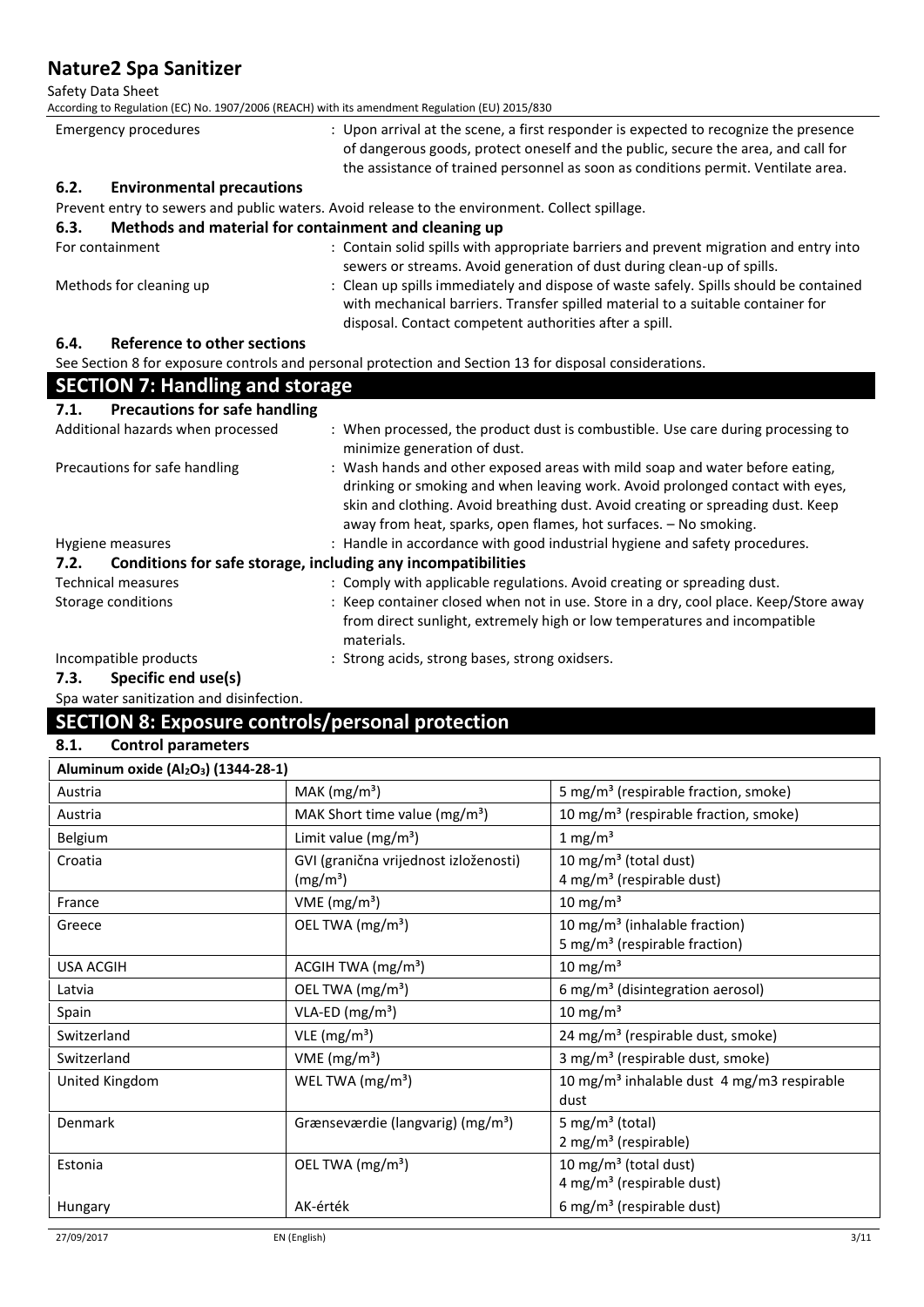### Safety Data Sheet

According to Regulation (EC) No. 1907/2006 (REACH) with its amendment Regulation (EU) 2015/830

| Aluminum oxide (Al <sub>2</sub> O <sub>3</sub> ) (1344-28-1) |                                                                    |                                                                                                                                                 |
|--------------------------------------------------------------|--------------------------------------------------------------------|-------------------------------------------------------------------------------------------------------------------------------------------------|
| Lithuania                                                    | IPRV ( $mg/m3$ )                                                   | 5 mg/m <sup>3</sup> (inhalable fraction)<br>2 mg/m <sup>3</sup> (respirable fraction)                                                           |
| Norway                                                       | Grenseverdier (AN) (mg/m <sup>3</sup> )                            | 10 mg/m <sup>3</sup> (equal to the standard for nuisance<br>dust)                                                                               |
| Norway                                                       | Grenseverdier (Korttidsverdi) (mg/m3)                              | 15 mg/m <sup>3</sup> (equal to the standard for nuisance<br>dust, value calculated)                                                             |
| Poland                                                       | NDS ( $mg/m3$ )                                                    | 2,5 mg/m <sup>3</sup> (inhalable fraction)<br>1,2 mg/m <sup>3</sup> (respirable fraction)                                                       |
| Romania                                                      | OEL TWA (mg/m <sup>3</sup> )                                       | 2 mg/m <sup>3</sup> (regulated under Aluminium oxide-<br>aerosol)<br>3 mg/m <sup>3</sup> (dust)<br>$1$ mg/m <sup>3</sup> (fume)                 |
| Romania                                                      | OEL STEL (mg/m <sup>3</sup> )                                      | 5 mg/m <sup>3</sup> (regulated under Aluminium oxide-<br>aerosols)<br>10 mg/m $3$ (dust)<br>3 mg/m <sup>3</sup> (fume)                          |
| Slovakia                                                     | NPHV (priemerná) (mg/m <sup>3</sup> )                              | $1,5$ mg/m <sup>3</sup> (fume)<br>$1.5 \text{ mg/m}^3$<br>0,1 mg/m <sup>3</sup> (regulated under .gamma.-Aluminum<br>oxide-respirable fraction) |
| Sweden                                                       | nivågränsvärde (NVG) (mg/m <sup>3</sup> )                          | 5 mg/m <sup>3</sup> (total dust)<br>2 mg/m <sup>3</sup> (respirable dust)                                                                       |
| Portugal                                                     | OEL TWA (mg/m <sup>3</sup> )                                       | 10 mg/m <sup>3</sup> (particulate matter containing no<br>Asbestos and <1% Crystalline silica)                                                  |
| Portugal                                                     | OEL chemical category (PT)                                         | A4 - Not Classifiable as a Human Carcinogen                                                                                                     |
| Silver (7440-22-4)                                           |                                                                    |                                                                                                                                                 |
| EU                                                           | IOELV TWA (mg/m <sup>3</sup> )                                     | $0,1$ mg/m <sup>3</sup>                                                                                                                         |
| Austria                                                      | MAK $(mg/m3)$                                                      | $0,1$ mg/m <sup>3</sup> (inhalable fraction)                                                                                                    |
| Austria                                                      | MAK Short time value (mg/m <sup>3</sup> )                          | $0,1$ mg/m <sup>3</sup> (inhalable fraction)                                                                                                    |
| Austria                                                      | OEL - Ceilings (mg/m <sup>3</sup> )                                | $0,1$ mg/m <sup>3</sup> (inhalable fraction)                                                                                                    |
| Belgium                                                      | Limit value ( $mg/m^3$ )                                           | $0,1$ mg/m <sup>3</sup>                                                                                                                         |
| <b>Bulgaria</b>                                              | OEL TWA (mg/m <sup>3</sup> )                                       | $0,1$ mg/m <sup>3</sup>                                                                                                                         |
| Croatia                                                      | GVI (granična vrijednost izloženosti)<br>(mg/m <sup>3</sup> )      | $0,1 \text{ mg/m}^3$                                                                                                                            |
| Cyprus                                                       | OEL TWA (mg/m <sup>3</sup> )                                       | $0,1$ mg/m <sup>3</sup>                                                                                                                         |
| France                                                       | VME ( $mg/m3$ )                                                    | $0,1$ mg/m <sup>3</sup> (indicative limit)                                                                                                      |
| Germany                                                      | TRGS 900 Occupational exposure limit<br>value (mg/m <sup>3</sup> ) | $0,1$ mg/m <sup>3</sup> (inhalable fraction)                                                                                                    |
| Greece                                                       | OEL TWA (mg/m <sup>3</sup> )                                       | $0,1$ mg/m <sup>3</sup>                                                                                                                         |
| <b>USA ACGIH</b>                                             | ACGIH TWA $(mg/m3)$                                                | $0,1$ mg/m <sup>3</sup> (dust and fume)                                                                                                         |
| Italy                                                        | OEL TWA (mg/m <sup>3</sup> )                                       | $0,1$ mg/m <sup>3</sup>                                                                                                                         |
| Latvia                                                       | OEL TWA (mg/m <sup>3</sup> )                                       | $0,1$ mg/m <sup>3</sup>                                                                                                                         |
| Spain                                                        | $VLA-ED (mg/m3)$                                                   | $0,1$ mg/m <sup>3</sup> (indicative limit value)                                                                                                |
| Switzerland                                                  | VLE $(mg/m^3)$                                                     | 0,8 mg/m <sup>3</sup> (inhalable dust)                                                                                                          |
| Switzerland                                                  | VME ( $mg/m3$ )                                                    | $0,1$ mg/m <sup>3</sup> (inhalable dust)                                                                                                        |
| Netherlands                                                  | Grenswaarde TGG 8H (mg/m <sup>3</sup> )                            | $0,1$ mg/m <sup>3</sup>                                                                                                                         |
| United Kingdom                                               | WEL TWA (mg/m <sup>3</sup> )                                       | $0,1$ mg/m <sup>3</sup>                                                                                                                         |
| United Kingdom                                               | WEL STEL (mg/m <sup>3</sup> )                                      | $0,3$ mg/m <sup>3</sup> (calculated)                                                                                                            |
| Czech Republic                                               | Expoziční limity (PEL) (mg/m <sup>3</sup> )                        | $0,1$ mg/m <sup>3</sup>                                                                                                                         |
| Denmark                                                      | Grænseværdie (langvarig) (mg/m <sup>3</sup> )                      | 0,01 mg/m <sup>3</sup> (dust and powder)                                                                                                        |
|                                                              |                                                                    |                                                                                                                                                 |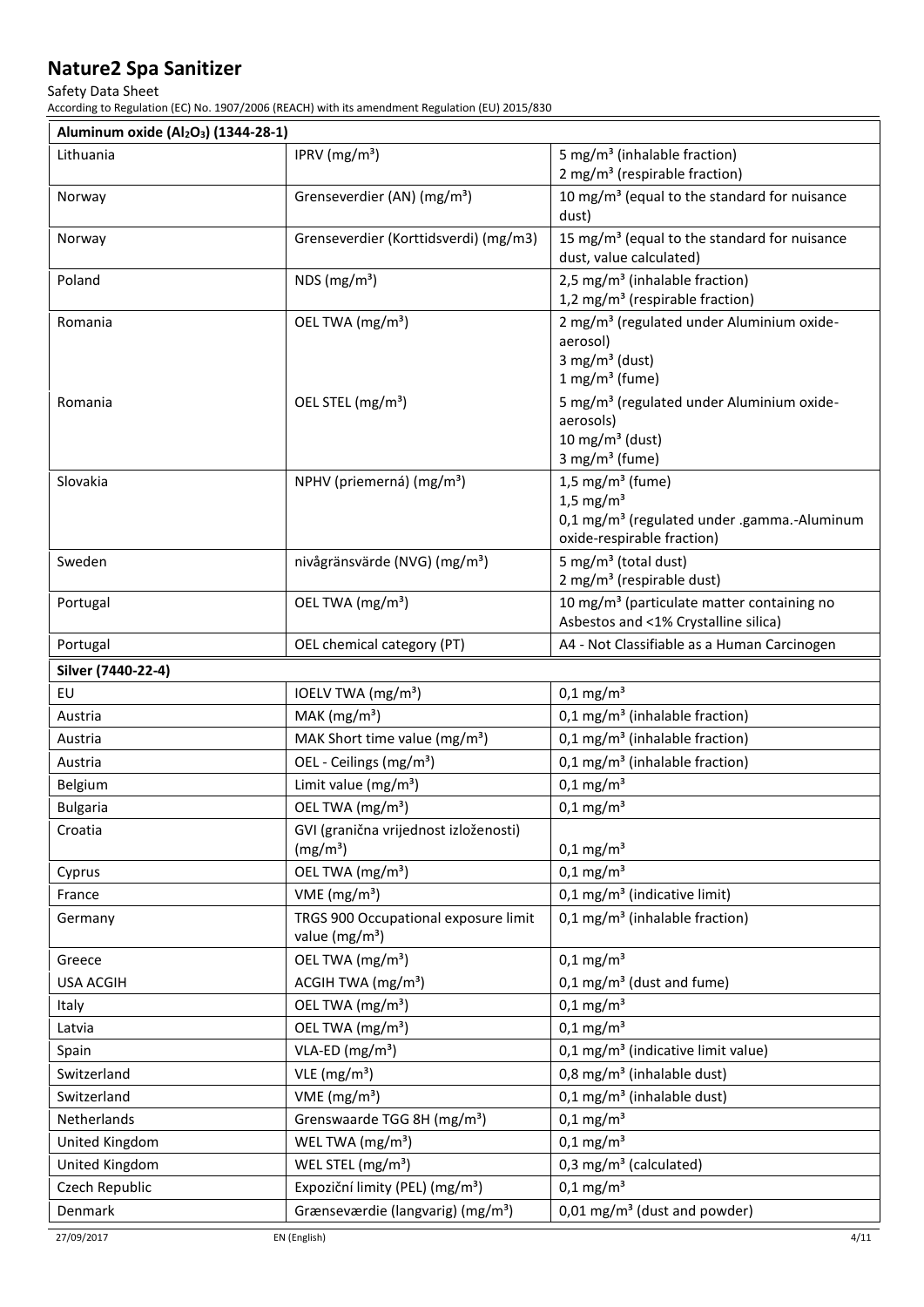### Safety Data Sheet

According to Regulation (EC) No. 1907/2006 (REACH) with its amendment Regulation (EU) 2015/830

| Silver (7440-22-4)                      |                                           |                                                                                                                                                                                                                                      |  |
|-----------------------------------------|-------------------------------------------|--------------------------------------------------------------------------------------------------------------------------------------------------------------------------------------------------------------------------------------|--|
| OEL TWA (mg/m <sup>3</sup> )<br>Estonia |                                           | $0,1 \text{ mg/m}^3$                                                                                                                                                                                                                 |  |
| Finland                                 | HTP-arvo (8h) $(mg/m3)$                   | $0,1 \text{ mg/m}^3$                                                                                                                                                                                                                 |  |
| Hungary                                 | AK-érték                                  | $0,1 \text{ mg/m}^3$                                                                                                                                                                                                                 |  |
| Hungary                                 | CK-érték                                  | 0,4 mg/m <sup>3</sup> (Substances with European indicative<br>limits (96/94/EC, 2000/39/EC, 2006/15/EC,<br>2009/161/EU), which currently has no peak limit<br>concentration. In these cases, Annex 3.1. should<br>be used exercised) |  |
| Ireland                                 | OEL (8 hours ref) (mg/m <sup>3</sup> )    | $0,1$ mg/m <sup>3</sup> (metallic)                                                                                                                                                                                                   |  |
| Ireland                                 | OEL (15 min ref) (mg/m3)                  | 0,3 mg/ $m3$ (calculated)                                                                                                                                                                                                            |  |
| Lithuania                               | IPRV ( $mg/m3$ )                          | $0,1 \text{ mg/m}^3$                                                                                                                                                                                                                 |  |
| Malta                                   | OEL TWA (mg/m <sup>3</sup> )              | $0,1$ mg/m <sup>3</sup> (metallic)                                                                                                                                                                                                   |  |
| Norway                                  | Grenseverdier (AN) (mg/m <sup>3</sup> )   | $0,1$ mg/m <sup>3</sup> (metal dust and fume)                                                                                                                                                                                        |  |
| Norway                                  | Grenseverdier (Korttidsverdi) (mg/m3)     | 0,3 mg/m <sup>3</sup> (value calculated-metal dust and<br>fume)                                                                                                                                                                      |  |
| Poland                                  | NDS ( $mg/m3$ )                           | 0,05 mg/m <sup>3</sup> (inhalable fraction)                                                                                                                                                                                          |  |
| Romania                                 | OEL TWA (mg/m <sup>3</sup> )              | $0,1 \text{ mg/m}^3$                                                                                                                                                                                                                 |  |
| Slovakia                                | NPHV (priemerná) (mg/m <sup>3</sup> )     | $0,1 \text{ mg/m}^3$                                                                                                                                                                                                                 |  |
| Slovenia                                | OEL TWA (mg/m <sup>3</sup> )              | $0,01 \text{ mg/m}^3$                                                                                                                                                                                                                |  |
| Sweden                                  | nivågränsvärde (NVG) (mg/m <sup>3</sup> ) | $0,1$ mg/m <sup>3</sup> (total dust)                                                                                                                                                                                                 |  |
| Portugal                                | OEL TWA (mg/m <sup>3</sup> )              | $0.01$ mg/m <sup>3</sup> (indicative limit value)                                                                                                                                                                                    |  |

### **8.2. Exposure controls**

Appropriate engineering controls : Emergency eye wash fountains and safety showers should be available in the immediate vicinity of any potential exposure. Ensure adequate ventilation, especially in confined areas. Ensure all national/local regulations are observed.

Personal protective equipment : Gloves. Protective clothing. Protective goggles. Insufficient ventilation: wear respiratory protection.



| Materials for protective clothing | : Chemically resistant materials and fabrics.                                                          |
|-----------------------------------|--------------------------------------------------------------------------------------------------------|
| Hand protection                   | : Wear chemically resistant protective gloves, such as disposable nitrile gloves with                  |
|                                   | breakthrough time > 120 minutes for incidental contact. (EN 374).                                      |
| Eye protection                    | : Chemical goggles or safety glasses (EN 166).                                                         |
| Skin and body protection          | : Chemically resistant materials and fabrics (EN 374).                                                 |
| Respiratory protection            | : Use EN149 disposable FFP2 dust mask or EN405 reusable half mask with EN143 P2<br>particulate filter. |
| Environmental exposure controls   | : Do not allow the product to be released into the environment.                                        |

Other information : When using, do not eat, drink or smoke.

# **SECTION 9: Physical and chemical properties**

**9.1. Information on basic physical and chemical properties** 

|                               | Silver (7440-22-4)                  | Zinc (7440-66-6)                                         |  |  |
|-------------------------------|-------------------------------------|----------------------------------------------------------|--|--|
| Physical state (product)      | Solid                               |                                                          |  |  |
| Colour (product)              |                                     | Grey to Light Grey Powder                                |  |  |
| Odour (product)               |                                     | <b>Odourless</b>                                         |  |  |
| Odour threshold (product)     | No data available                   |                                                          |  |  |
| рH                            | No data available                   | No data available                                        |  |  |
| Evaporation rate              | No data available                   | No data available                                        |  |  |
| Melting point/ Freezing point | 961,33 °C (literature)              | 409 to 413 °C at 1 atm                                   |  |  |
| Boiling point                 | 2187 °C at 1013.25 hPa (literature) | Not applicable; melting point of<br>substance $>$ 300 °C |  |  |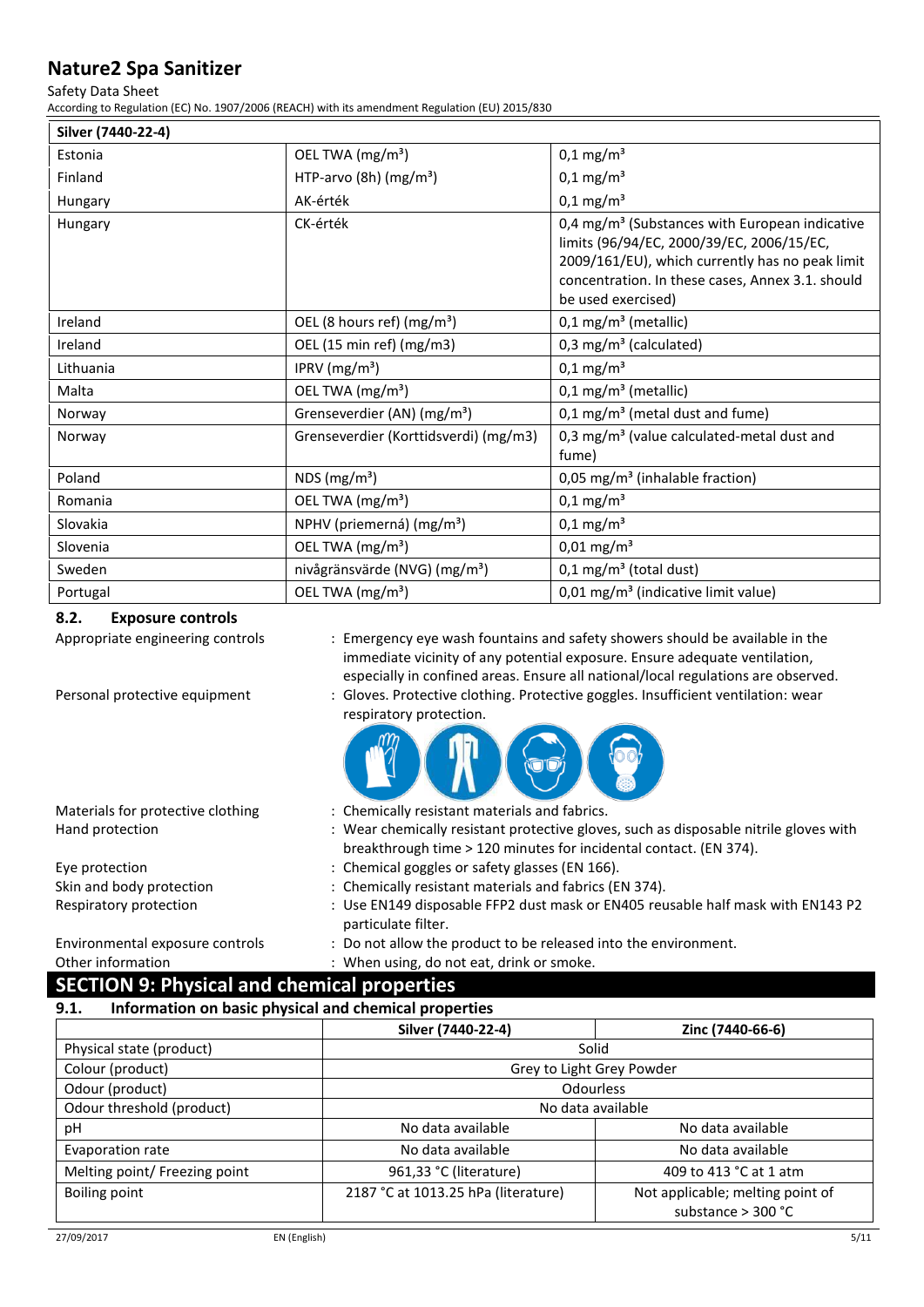### Safety Data Sheet

According to Regulation (EC) No. 1907/2006 (REACH) with its amendment Regulation (EU) 2015/830

| Flash point                            | Not applicable<br>Not applicable                                    |                                               |  |
|----------------------------------------|---------------------------------------------------------------------|-----------------------------------------------|--|
| Auto-ignition temperature              | No data available<br>None of 8 zinc dust grades showed an           |                                               |  |
|                                        |                                                                     | increase in temperature over and above        |  |
|                                        |                                                                     | the storage temperature [UN                   |  |
|                                        |                                                                     | recommendations on the transport of           |  |
|                                        |                                                                     | dangerous goods, Nr 4, section                |  |
|                                        |                                                                     | 14.4.2.2.4]                                   |  |
| Decomposition temperature              | No data available                                                   | 50 °C (122 °F) start of oxidation in air at 1 |  |
|                                        |                                                                     | atm                                           |  |
| Flammability (solid, gas)              | Non-flammable                                                       | Non-flammable                                 |  |
| Vapour pressure                        | 0,13 $\mu$ bar at 840 °C<br>Not applicable                          |                                               |  |
| Relative vapour density at 20 °C       | No data available<br>No data available                              |                                               |  |
| Relative density                       | 10,5 at 20 °C<br>No data available                                  |                                               |  |
| Density                                | No data available<br>6,9 $g/cm^{3}$                                 |                                               |  |
| Solubility                             | Water: 0.1 mg/L at 20 °C and pH 6.93 to<br>Water: $< 0.1$ mg/L      |                                               |  |
|                                        |                                                                     | 8.57                                          |  |
| Partition coefficient: n-octanol/water | Not applicable<br>Not applicable                                    |                                               |  |
| Viscosity                              | Not applicable<br>Not applicable                                    |                                               |  |
| Explosive properties (product)         | Dust generated from processing may present a dust explosion hazard. |                                               |  |
| Oxidising properties (product)         | No data available                                                   |                                               |  |
| Explosive limits (product)             | No data available                                                   |                                               |  |

# **9.2. Other information**

VOC content  $\blacksquare$ 

# **SECTION 10: Stability and reactivity**

### **10.1. Reactivity**

Hazardous reactions will not occur under normal conditions.

### **10.2. Chemical stability**

Stable under recommended handling and storage conditions (see section 7).

### **10.3. Possibility of hazardous reactions**

Hazardous polymerization will not occur.

### **10.4. Conditions to avoid**

Direct sunlight, extremely high or low temperatures, and incompatible materials. Dust accumulation (to minimize explosion hazard).

### **10.5. Incompatible materials**

Strong acids, strong bases, strong oxidsers.

### **10.6. Hazardous decomposition products**

Oxides of silver. Oxides of zinc. Oxides of aluminum.

### **SECTION 11: Toxicological information**

### **11.1. Information on toxicological effects**

Acute toxicity in the contract of the classified in the classified in the classified

| Aluminum oxide (Al <sub>2</sub> O <sub>3</sub> ) (1344-28-1) |                                                              |  |
|--------------------------------------------------------------|--------------------------------------------------------------|--|
| LD50 oral rat                                                | > 15900 mg/kg                                                |  |
| LC50 inhalation rat (mg/l)                                   | $> 2.3$ mg/l/4h                                              |  |
| Silver (7440-22-4)                                           |                                                              |  |
| LD50 oral rat                                                | > 2000 mg/kg (female Sprague-Dawley rat [OECD 423])          |  |
| LD50 dermal rat                                              | > 2000 mg/kg (male/female Sprague-Dawley rat [OECD 402])     |  |
| LC50 inhalation rat (mg/l)                                   | > 5,16 mg/l/4h (male/female Crj:CD(SD) rat [OECD 436])       |  |
| Zinc (7440-66-6)                                             |                                                              |  |
| LD50 oral rat                                                | > 2000 mg/kg (male/female Wistar rat [OECD 401])             |  |
| LC50 inhalation rat (mg/l)                                   | > 5,41 mg/m <sup>3</sup> (male/female Wistar rat [OECD 403]) |  |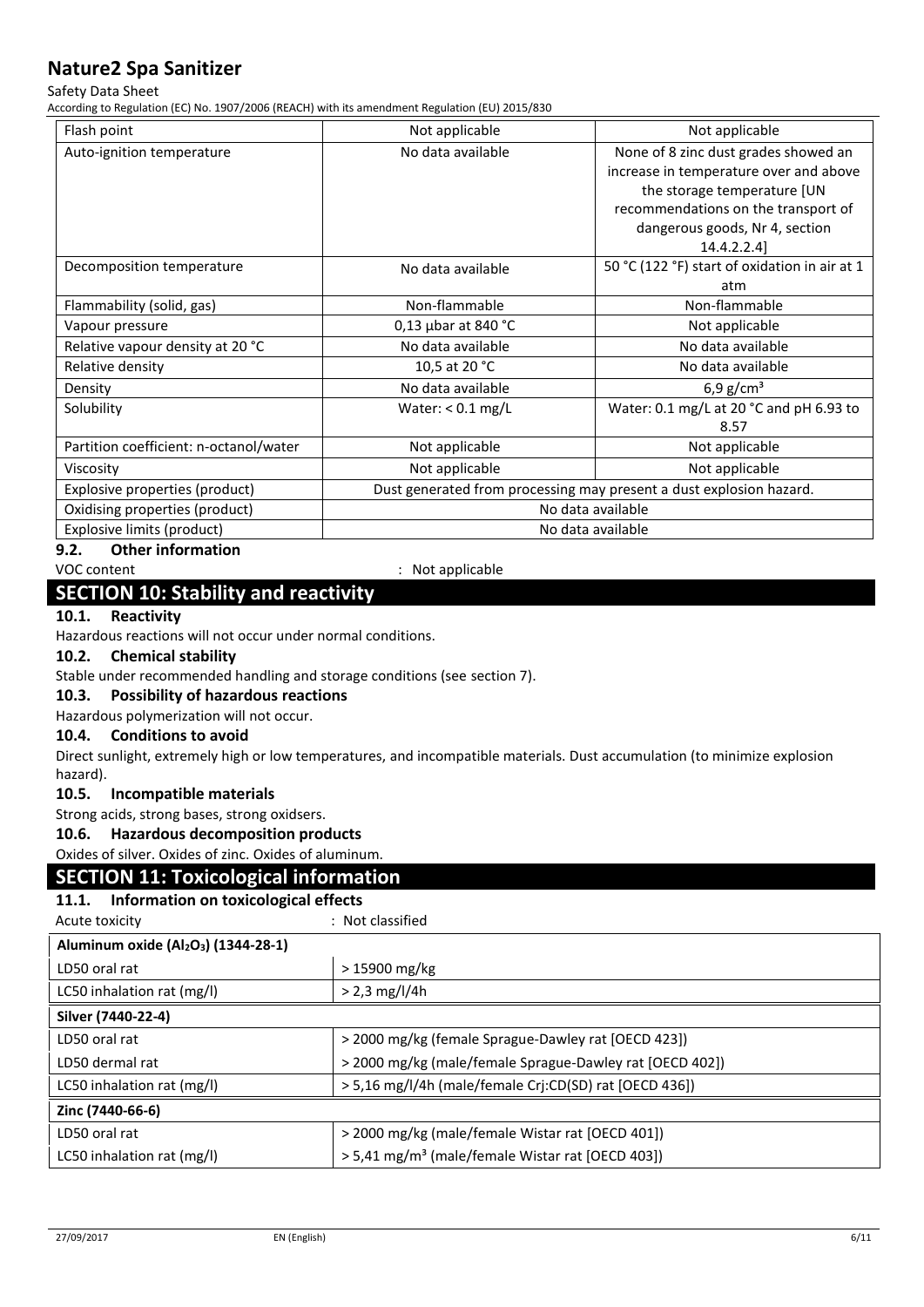### Safety Data Sheet

According to Regulation (EC) No. 1907/2006 (REACH) with its amendment Regulation (EU) 2015/830

| Skin corrosion/irritation                           | : Not classified<br>Silver: Not irritating to skin of male/female New Zealand White rabbit<br>under semi-occlusive conditions [OECD 404]<br>Zinc: Not irritating when 500 mg ZnO applied to ears of New Zealand<br>White rabbit under occlusive conditions for 7 days [OECD 404]                                                                                                                                                                                                                                                                                                                                                                                                      |
|-----------------------------------------------------|---------------------------------------------------------------------------------------------------------------------------------------------------------------------------------------------------------------------------------------------------------------------------------------------------------------------------------------------------------------------------------------------------------------------------------------------------------------------------------------------------------------------------------------------------------------------------------------------------------------------------------------------------------------------------------------|
| Serious eye damage/irritation                       | : Not classified<br>Silver: Not irritating to eye of New Zealand White rabbit [OECD 405]<br>Zinc: Not irritating/corrosive to eye of New Zealand White rabbit [OECD<br>405 and EU Method B.5]                                                                                                                                                                                                                                                                                                                                                                                                                                                                                         |
| Respiratory or skin sensitisation                   | : Not classified<br>Silver: Not sensitising to male/female Hartley guinea pig [EPA OPPTS                                                                                                                                                                                                                                                                                                                                                                                                                                                                                                                                                                                              |
| Germ cell mutagenicity                              | 870.2600; Buehler test]<br>Zinc: Not sensitising to female Dunkin-Hartley guinea pig [OECD 406<br>and EU Method B.6; guinea pig maximisation test]<br>: Not classified                                                                                                                                                                                                                                                                                                                                                                                                                                                                                                                |
|                                                     | Silver: (in vitro) Negative with and without metabolic activation up to<br>the limit of cytotoxicity [OECD 487; chromosome aberration test using<br>human lymphocytes]. Positive without metabolic activation after 3<br>hour exposure to silver (I) sulphate but negative with metabolic<br>activation [OECD 476; mammalian cell gene mutation test]. (in vivo)<br>Negative in male/female Sprague-Dawley rat [OECD 474; Mammalian<br>erythrocyte micronucleus test]<br>Zinc: (in vitro) Non-mutagenic in bacterial reverse mutation assay [EU                                                                                                                                       |
| Carcinogenicity                                     | Method B.13/14]. (in vivo) Non-mutagenic in micronucleus test on<br>mouse bone marrow [literature data; no guideline followed]<br>: Not classified                                                                                                                                                                                                                                                                                                                                                                                                                                                                                                                                    |
|                                                     | Silver: 8 of 26 animals that survived longer than 14 months developed<br>malignant tumours; in six the tumour arose at the site of subcutaneous<br>injection [literature data considered by lead registrant to be outdated<br>in comparison to modern test methods/guidelines and not relevant for<br>assessment under REACH]<br>Zinc: Non-carcinogenic in Chester Beatty mice following 12-month                                                                                                                                                                                                                                                                                     |
|                                                     | investigation involving administration of zinc sulphate via drinking<br>water [literature data; no guideline followed]                                                                                                                                                                                                                                                                                                                                                                                                                                                                                                                                                                |
| Reproductive toxicity                               | : Not classified<br>Silver: NOAEL for reproductive toxicity (F1 generation) ≥ 250 mg/kg<br>bw/day in male/female Sprague-Dawley rat [OECD 422]. NOAEL for<br>developmental toxicity > 100 mg/kg/day silver acetate based on<br>maternal dose with no foetal effects observed [OECD 414]<br>Zinc: NOAEL for reproductive toxicity (F1 generation) = 7.2 mg/kg<br>bw/day in male/female Sprague-Dawley rat [OECD 416]. NOAEL for<br>developmental toxicity based on teratogenicity = 35.2 mg/kg bw Zn2+<br>anhydrate (hamster), 12 mg/kg bw Zn2+ anhydrate (mice), 24 mg/kg<br>bw Zn2+ anhydrate (rabbit), 17 mg/kg bw Zn2+ anhydrate (rat)<br>[literature data; no guideline followed] |
| Specific target organ toxicity (single exposure)    | : Not classified                                                                                                                                                                                                                                                                                                                                                                                                                                                                                                                                                                                                                                                                      |
| Specific target organ toxicity (repeated exposure)  | : Not classified                                                                                                                                                                                                                                                                                                                                                                                                                                                                                                                                                                                                                                                                      |
| Silver (7440-22-4)                                  |                                                                                                                                                                                                                                                                                                                                                                                                                                                                                                                                                                                                                                                                                       |
| NOAEL (oral, rat, 90 days)                          | 30 mg/kg bodyweight/day [OECD 408]                                                                                                                                                                                                                                                                                                                                                                                                                                                                                                                                                                                                                                                    |
| NOAEL (inhalation, rat, dust/mist/fume,<br>90 days) | 133 μg/m <sup>3</sup> [OECD 413]                                                                                                                                                                                                                                                                                                                                                                                                                                                                                                                                                                                                                                                      |
| Zinc (7440-66-6)                                    |                                                                                                                                                                                                                                                                                                                                                                                                                                                                                                                                                                                                                                                                                       |
| NOAEL (oral, rat, 90 days)                          | 31,52 mg/kg bodyweight/day (zinc monoglycerolate [OECD 408])                                                                                                                                                                                                                                                                                                                                                                                                                                                                                                                                                                                                                          |
| NOAEL (inhalation, rat, dust/mist/fume,<br>90 days) | 2,7 mg/m <sup>3</sup> (Species: male Hartley guinea pig - No guideline)                                                                                                                                                                                                                                                                                                                                                                                                                                                                                                                                                                                                               |
| Aspiration hazard                                   | : Not classified (Not applicable; substance is an inorganic solid)                                                                                                                                                                                                                                                                                                                                                                                                                                                                                                                                                                                                                    |
| 27/09/2017<br>EN (English)                          | 7/11                                                                                                                                                                                                                                                                                                                                                                                                                                                                                                                                                                                                                                                                                  |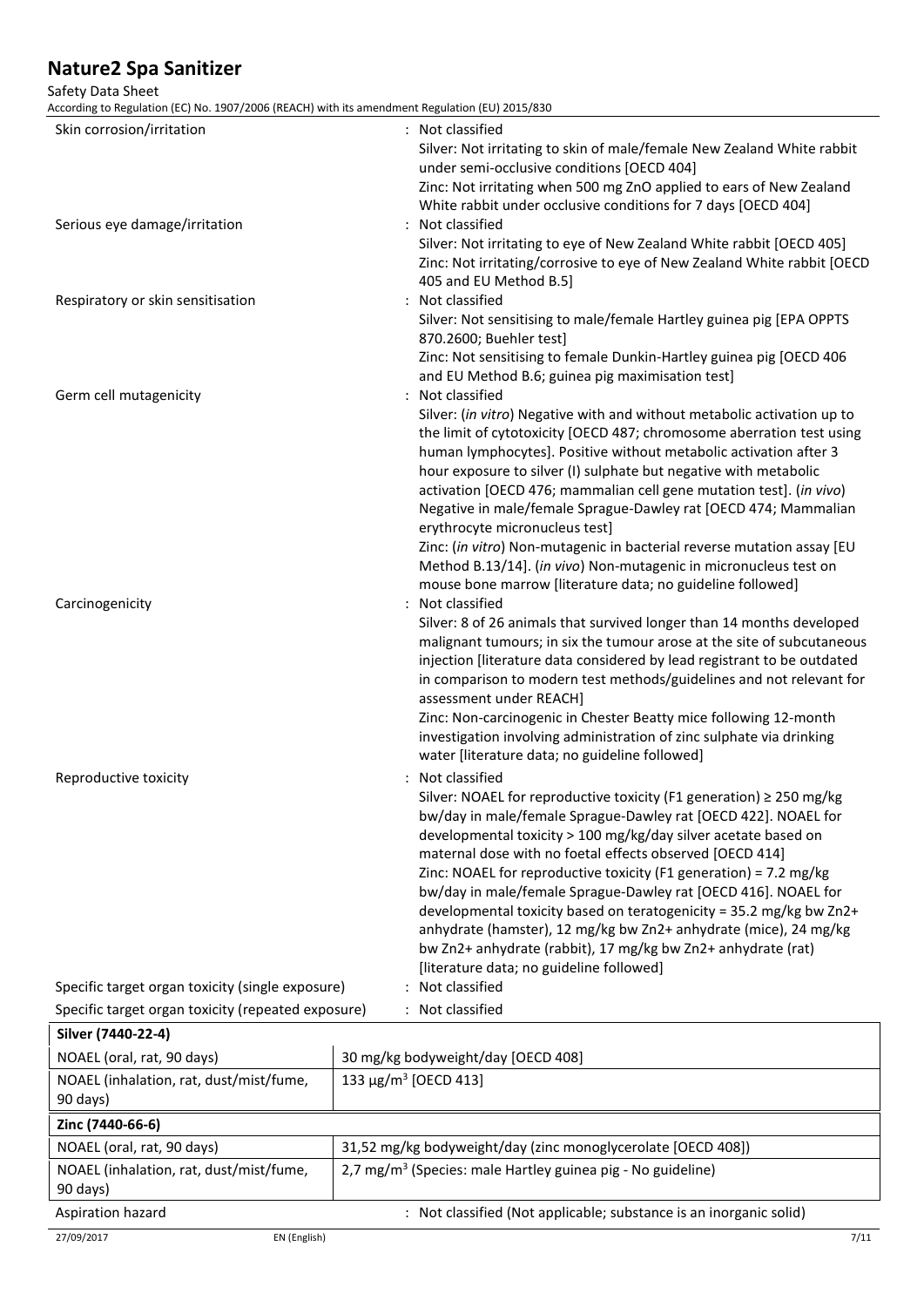#### Safety Data Sheet

| According to Regulation (EC) No. 1907/2006 (REACH) with its amendment Regulation (EU) 2015/830 |                                                                                                                                                                                                                                                                                     |
|------------------------------------------------------------------------------------------------|-------------------------------------------------------------------------------------------------------------------------------------------------------------------------------------------------------------------------------------------------------------------------------------|
| Symptoms/Injuries After Inhalation                                                             | : May cause respiratory irritation.                                                                                                                                                                                                                                                 |
| Symptoms/Injuries After Skin Contact                                                           | Prolonged exposure may cause skin irritation.                                                                                                                                                                                                                                       |
| Symptoms/Injuries After Eye Contact                                                            | May cause slight irritation to eyes.                                                                                                                                                                                                                                                |
| Symptoms/Injuries After Ingestion<br>Chronic Symptoms                                          | Ingestion may cause adverse effects.<br>: None expected under normal conditions of use.                                                                                                                                                                                             |
|                                                                                                |                                                                                                                                                                                                                                                                                     |
| <b>SECTION 12: Ecological information</b>                                                      |                                                                                                                                                                                                                                                                                     |
| 12.1. Toxicity                                                                                 |                                                                                                                                                                                                                                                                                     |
| Ecology - general                                                                              | : Very toxic to aquatic life with long lasting effects.                                                                                                                                                                                                                             |
| Aluminum oxide (Al <sub>2</sub> O <sub>3</sub> ) (1344-28-1)                                   |                                                                                                                                                                                                                                                                                     |
| LC50 fish 1                                                                                    | $> 100$ mg/l                                                                                                                                                                                                                                                                        |
| EC50 Daphnia 1                                                                                 | $>100$ mg/l                                                                                                                                                                                                                                                                         |
| ErC50 (algae)                                                                                  | $>100$ mg/l                                                                                                                                                                                                                                                                         |
| NOEC (acute)                                                                                   | $> 50$ mg/l                                                                                                                                                                                                                                                                         |
| Silver (7440-22-4)                                                                             |                                                                                                                                                                                                                                                                                     |
| LC50 fish 1                                                                                    | 1,2 µg/l (Exposure time: 96 h - Species: Pimephales promelas [Semi-static])                                                                                                                                                                                                         |
| EC50 Daphnia 1                                                                                 | 0,22 µg/l (Exposure time: 48 h - Species: Daphnia magna [Semi-static])                                                                                                                                                                                                              |
| NOEC chronic fish                                                                              | 390 ng/l (Exposure time: 28d - Species: Pimephales promelas)                                                                                                                                                                                                                        |
| NOEC chronic crustacea                                                                         | 320 ng/l (Exposure time: 21d - Species: Daphnia magna)                                                                                                                                                                                                                              |
| NOEC chronic algae                                                                             | 160 ng/l (Exposure time: 15d - Species: Nostoc muscorum [Static])                                                                                                                                                                                                                   |
| Zinc (7440-66-6)                                                                               |                                                                                                                                                                                                                                                                                     |
| LC50 fish 1                                                                                    | 439 µg/l (Exposure time: 96 h - Species: Cottus bairdii)                                                                                                                                                                                                                            |
| EC50 Daphnia 1                                                                                 | 413 µg/l (Exposure time: 48 h - Species: Ceriodaphnia dubia [Static; pH 6.5])                                                                                                                                                                                                       |
| NOEC chronic fish                                                                              | 0,172 mg/l (Exposure time: 30 d - Species: Cottus bairdi)                                                                                                                                                                                                                           |
| NOEC chronic crustacea                                                                         | 0,031 ml/l (Exposure: 50 d - Species: Daphnia magna)                                                                                                                                                                                                                                |
| NOEC chronic algae                                                                             | 0,05 mg/l (Exposure: 3 d - Species: Pseudokirchneriella subcapitata [OECD 201])                                                                                                                                                                                                     |
| <b>Persistence and degradability</b><br>12.2.                                                  |                                                                                                                                                                                                                                                                                     |
| Silver (7440-22-4)                                                                             |                                                                                                                                                                                                                                                                                     |
| Persistence and degradability                                                                  | Not applicable; the substance is inorganic.                                                                                                                                                                                                                                         |
| Zinc (7440-66-6)                                                                               |                                                                                                                                                                                                                                                                                     |
|                                                                                                |                                                                                                                                                                                                                                                                                     |
| Persistence and degradability                                                                  | Not applicable; the substance is inorganic.                                                                                                                                                                                                                                         |
| <b>Bioaccumulative potential</b><br>12.3.                                                      |                                                                                                                                                                                                                                                                                     |
| Nature <sup>2</sup> Spa Sanitizer                                                              |                                                                                                                                                                                                                                                                                     |
| Bioaccumulative potential                                                                      | Not established.                                                                                                                                                                                                                                                                    |
| Silver (7440-22-4)                                                                             |                                                                                                                                                                                                                                                                                     |
| BCF fish 1                                                                                     | 70 dimensionless (Exposure time: 30d - Species: Cyprinus carpio) [literature data;<br>no no guideline followed]                                                                                                                                                                     |
| Log Kow                                                                                        | Not applicable; the substance is inorganic                                                                                                                                                                                                                                          |
| Zinc (7440-66-6)                                                                               |                                                                                                                                                                                                                                                                                     |
| BCF fish 1                                                                                     | Results for 7 to 21 day exposure of Capoeta fusca under static freshwater<br>conditions demonstrate active regulation of zinc by the organism. Bioconcentration<br>is therefore not a relevant parameter for the essential element zinc [literature data;<br>no guideline followed] |
| Log Kow                                                                                        | Not applicable; the substance is inorganic                                                                                                                                                                                                                                          |
| 12.4.                                                                                          |                                                                                                                                                                                                                                                                                     |
| <b>Mobility in soil</b><br>Silver (7440-22-4)                                                  |                                                                                                                                                                                                                                                                                     |
| Surface tension                                                                                | No data; test does not need to be conducted because water solubility < 1 mg/L                                                                                                                                                                                                       |
| Log Koc                                                                                        | Measured Kd values of approximately 500 soils collected from across Europe                                                                                                                                                                                                          |
|                                                                                                | ranged from 159 to > 4700 L/Kg, with a median value of 4023 L/kg [unnamed study<br>report; no guideline followed]                                                                                                                                                                   |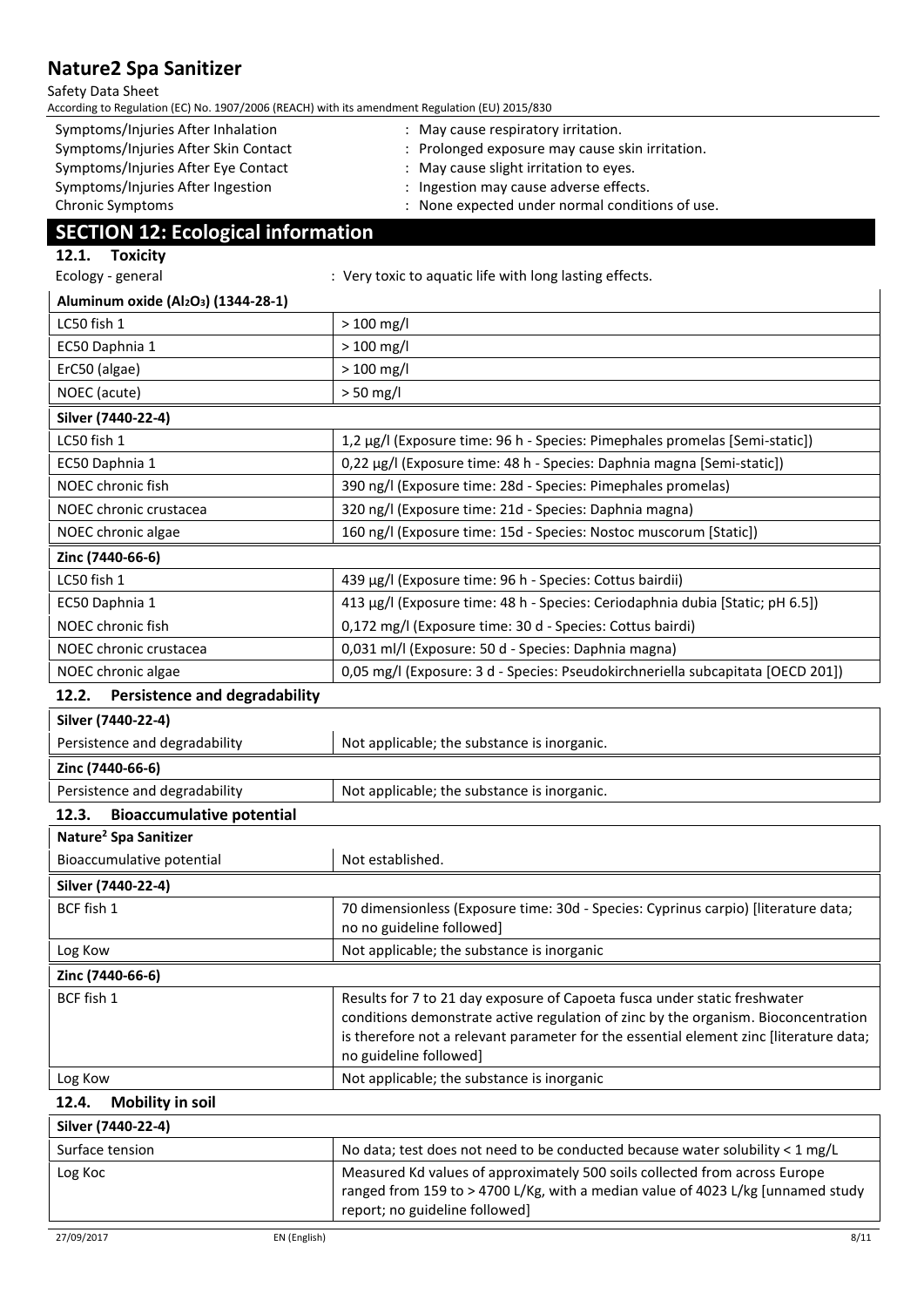Safety Data Sheet

According to Regulation (EC) No. 1907/2006 (REACH) with its amendment Regulation (EU) 2015/830

| Zinc (7440-66-6)                                                    |                                                                                                                                 |  |
|---------------------------------------------------------------------|---------------------------------------------------------------------------------------------------------------------------------|--|
| Surface tension                                                     | No data; test does not need to be conducted because water solubility $\lt 1$ mg/L                                               |  |
| <b>Results of PBT and vPvB assessment</b><br>12.5.                  |                                                                                                                                 |  |
| Silver (7440-22-4)                                                  |                                                                                                                                 |  |
| Results of PBT assessment                                           | Not applicable; substance is inorganic                                                                                          |  |
| Zinc (7440-66-6)                                                    |                                                                                                                                 |  |
| Results of PBT assessment<br>Not applicable; substance is inorganic |                                                                                                                                 |  |
| Other adverse effects<br>12.6.                                      |                                                                                                                                 |  |
| Other information                                                   | : Avoid release to the environment.                                                                                             |  |
| <b>SECTION 13: Disposal considerations</b>                          |                                                                                                                                 |  |
| Waste treatment methods<br>13.1.                                    |                                                                                                                                 |  |
| Waste disposal recommendations                                      | : Dispose of contents/container in accordance with local, regional, national, and<br>international regulations.                 |  |
| Additional information                                              | : Container may remain hazardous when empty. Continue to observe all precautions.                                               |  |
| Ecology - waste materials                                           | : Avoid release to the environment. This material is hazardous to the aquatic<br>environment. Keep out of sewers and waterways. |  |

### **SECTION 14: Transport information**

The shipping description(s) stated herein were prepared in accordance with certain assumptions at the time the SDS was authored, and can vary based on a number of variables that may or may not have been known at the time the SDS was issued. Note: This product is classified as a Marine Pollutant (Environmentally Hazardous Substance) in accordance with the IMDG Code and the UN Model Regulations. However, it is packaged in either single packages or inner packagings in combination packages containing net quantities of less than 5 kg/5 L. In accordance with IMDG Code 2.10.2.7; ICAO Special Instruction A197, 49CFR 171.4(c)(2)), and ADR Special Provision 375 this product is shipped as unregulated.

In accordance with ADR / RID / IMDG / IATA / ADN

| <b>ADR</b>                                 | <b>IMDG</b>                         | <b>IATA</b>             | <b>ADN</b>              | <b>RID</b>              |
|--------------------------------------------|-------------------------------------|-------------------------|-------------------------|-------------------------|
| 14.1.<br><b>UN number</b>                  |                                     |                         |                         |                         |
| 3077                                       | 3077                                | 3077                    | 3077                    | 3077                    |
| 14.2.<br>UN proper shipping name           |                                     |                         |                         |                         |
| <b>ENVIRONMENTALLY</b>                     | <b>ENVIRONMENTALLY</b>              | Environmentally         | <b>ENVIRONMENTALLY</b>  | <b>ENVIRONMENTALLY</b>  |
| <b>HAZARDOUS</b>                           | <b>HAZARDOUS</b>                    | hazardous substance,    | <b>HAZARDOUS</b>        | <b>HAZARDOUS</b>        |
| SUBSTANCE, SOLID,                          | SUBSTANCE, SOLID,                   | solid, n.o.s. (contains | SUBSTANCE, SOLID,       | SUBSTANCE, SOLID,       |
| N.O.S. (contains silver                    | N.O.S. (contains silver             | silver and zinc)        | N.O.S. (contains silver | N.O.S. (contains silver |
| and zinc)                                  | and zinc)                           |                         | and zinc)               | and zinc)               |
| <b>Transport hazard class(es)</b><br>14.3. |                                     |                         |                         |                         |
| 9                                          | 9                                   | 9                       | 9                       | 9                       |
|                                            |                                     |                         |                         |                         |
| 14.4.<br><b>Packing group</b>              |                                     |                         |                         |                         |
| Ш                                          | Ш                                   | $\mathbf{III}$          | $\mathbf{III}$          | $\mathbf{III}$          |
| 14.5.<br><b>Environmental hazards</b>      |                                     |                         |                         |                         |
| Dangerous for the                          | Dangerous for the                   | Dangerous for the       | Dangerous for the       | Dangerous for the       |
| environment: Yes                           | environment: Yes                    | environment: Yes        | environment: Yes        | environment: Yes        |
|                                            | Marine pollutant: Yes               |                         |                         |                         |
| 14.6.                                      | <b>Special precautions for user</b> |                         |                         |                         |

No additional information available

### **14.7. Transport in bulk according to Annex II of MARPOL and the IBC Code**

Not applicable

# **SECTION 15: Regulatory information**

### **15.1. Safety, health and environmental regulations/legislation specific for the substance or mixture**

### **15.1.1. EU-Regulations**

Contains no REACH substances with Annex XVII restrictions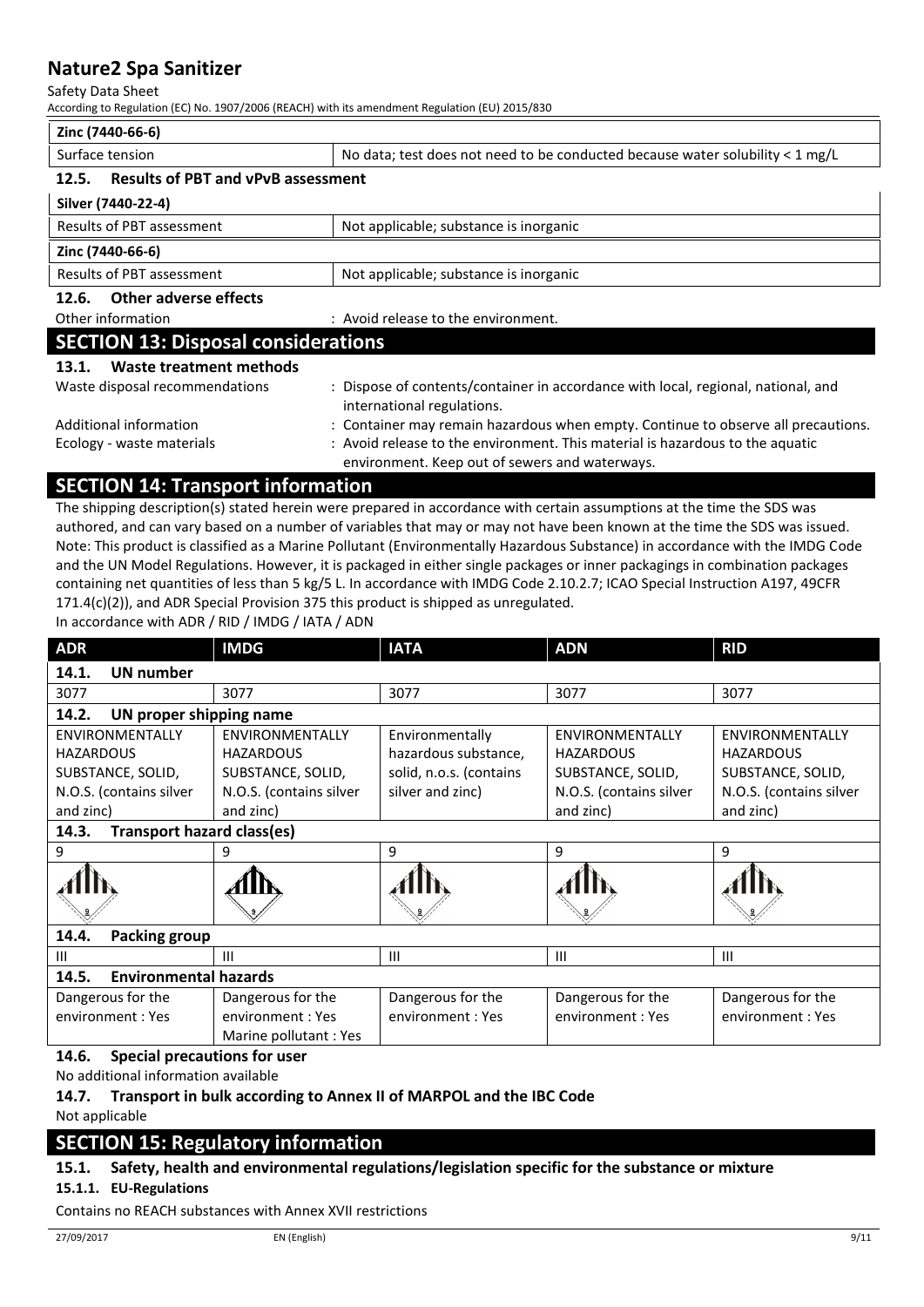#### Safety Data Sheet

According to Regulation (EC) No. 1907/2006 (REACH) with its amendment Regulation (EU) 2015/830

Contains no substance on the REACH candidate list

Contains no REACH Annex XIV substances

### **Aluminum oxide (Al2O3) (1344-28-1)**

### **Silver (7440-22-4)**

Listed on the EEC inventory EINECS (European Inventory of Existing Commercial Chemical Substances)

#### **Zinc (7440-66-6)**

Listed on the EEC inventory EINECS (European Inventory of Existing Commercial Chemical Substances)

VOC content  $\qquad \qquad :$  Not applicable

#### **15.1.2. National regulations**

No additional information available

#### **15.2. Chemical safety assessment**

No chemical safety assessment has been carried out

### **SECTION 16: Other information**

| Date of Preparation or Latest Revision<br>Data sources | : 27/09/2017<br>: Information and data obtained and used in the authoring of this safety data sheet<br>could come from database subscriptions, official government regulatory body<br>websites, product/ingredient manufacturer or supplier specific information, and/or<br>resources that include substance specific data and classifications according to GHS<br>or their subsequent adoption of GHS. |
|--------------------------------------------------------|---------------------------------------------------------------------------------------------------------------------------------------------------------------------------------------------------------------------------------------------------------------------------------------------------------------------------------------------------------------------------------------------------------|
| Other information                                      | : According to Regulation (EC) No. 1907/2006 (REACH) with its amendment<br>Regulation (EU) 2015/830                                                                                                                                                                                                                                                                                                     |

Full text of H- and EUH-statements:

| Aquatic Acute 1   | Hazardous to the aquatic environment - Acute Hazard, Category 1   |  |
|-------------------|-------------------------------------------------------------------|--|
| Aquatic Chronic 1 | Hazardous to the aquatic environment — Chronic Hazard, Category 1 |  |
| H400              | Very toxic to aquatic life                                        |  |
| H410              | Very toxic to aquatic life with long lasting effects              |  |

#### **Indication of Changes**

| Section | Change            | Date Changed | <b>Version</b> |
|---------|-------------------|--------------|----------------|
| 14      | Language modified | 27/09/2017   | <b>4.1</b>     |

#### **Abbreviations and Acronyms**

| , www.co.accompania, w.o.i.                                                  |                                                                               |  |
|------------------------------------------------------------------------------|-------------------------------------------------------------------------------|--|
| ACGIH - American Conference of Governmental Industrial Hygienists            | MARPOL - International Convention for the Prevention of Pollution             |  |
| ADN – European Agreement Concerning the International Carriage of            | NDS - Najwyzsze Dopuszczalne Stezenie                                         |  |
| Dangerous Goods by Inland Waterways                                          | NDSCh - Najwyzsze Dopuszczalne Stezenie Chwilowe                              |  |
| ADR - European Agreement Concerning the International Carriage of            | NDSP - Najwyzsze Dopuszczalne Stezenie Pulapowe                               |  |
| Dangerous Goods by Road                                                      | NOAEL - No-Observed Adverse Effect Level                                      |  |
| ATE - Acute Toxicity Estimate                                                | NOEC - No-Observed Effect Concentration                                       |  |
| <b>BCF</b> - Bioconcentration Factor                                         | NRD - Nevirsytinas Ribinis Dydis                                              |  |
| BEI - Biological Exposure Indices (BEI)                                      | NTP - National Toxicology Program                                             |  |
| BOD - Biochemical Oxygen Demand                                              | <b>OEL - Occupational Exposure Limits</b>                                     |  |
| CAS No. - Chemical Abstracts Service Number                                  | PBT - Persistent, Bioaccumulative and Toxic                                   |  |
| $CLP - Classification$ , Labeling and Packaging Regulation (EC) No 1272/2008 | PEL - Permissible Exposure Limit                                              |  |
| COD - Chemical Oxygen Demand                                                 | pH - Potential Hydrogen                                                       |  |
| EC - European Community                                                      | REACH - Registration, Evaluation, Authorisation, and Restriction of Chemicals |  |
| <b>EC50 - Median Effective Concentration</b>                                 | RID - Regulations Concerning the International Carriage of Dangerous Goods    |  |
| EEC - European Economic Community                                            | by Rail                                                                       |  |
| EINECS - European Inventory of Existing Commercial Chemical Substances       | SADT - Self Accelerating Decomposition Temperature                            |  |
| EmS-No. (Fire) - IMDG Emergency Schedule Fire                                | SDS - Safety Data Sheet                                                       |  |
| EmS-No. (Spillage) - IMDG Emergency Schedule Spillage                        | STEL - Short Term Exposure Limit                                              |  |
| EU - European Union                                                          | TA-Luft - Technische Anleitung zur Reinhaltung der Luft                       |  |
| ErC50 - EC50 in Terms of Reduction Growth Rate                               | TEL TRK - Technical Guidance Concentrations                                   |  |
| GHS – Globally Harmonized System of Classification and Labeling of Chemicals | ThOD - Theoretical Oxygen Demand                                              |  |
| IARC - International Agency for Research on Cancer                           | TLM - Median Tolerance Limit                                                  |  |
| IATA - International Air Transport Association                               | TLV - Threshold Limit Value                                                   |  |
| IBC Code - International Bulk Chemical Code                                  | TPRD - Trumpalaikio Poveikio Ribinis Dydis                                    |  |
| IMDG - International Maritime Dangerous Goods                                | TRGS 510 - Technische Regel für Gefahrstoffe 510 - Lagerung von               |  |
| IPRV - Ilgalaikio Poveikio Ribinis Dydis                                     | Gefahrstoffen in ortsbeweglichen Behältern                                    |  |
| IOELV - Indicative Occupational Exposure Limit Value                         | TRGS 552 - Technische Regeln für Gefahrstoffe - N-Nitrosamine                 |  |
| LC50 - Median Lethal Concentration                                           | TRGS 900 - Technische Regel für Gefahrstoffe 900 - Arbeitsplatzgrenzwerte     |  |
| LD50 - Median Lethal Dose                                                    | TRGS 903 - Technische Regel für Gefahrstoffe 903 - Biologische Grenzwerte     |  |
|                                                                              |                                                                               |  |